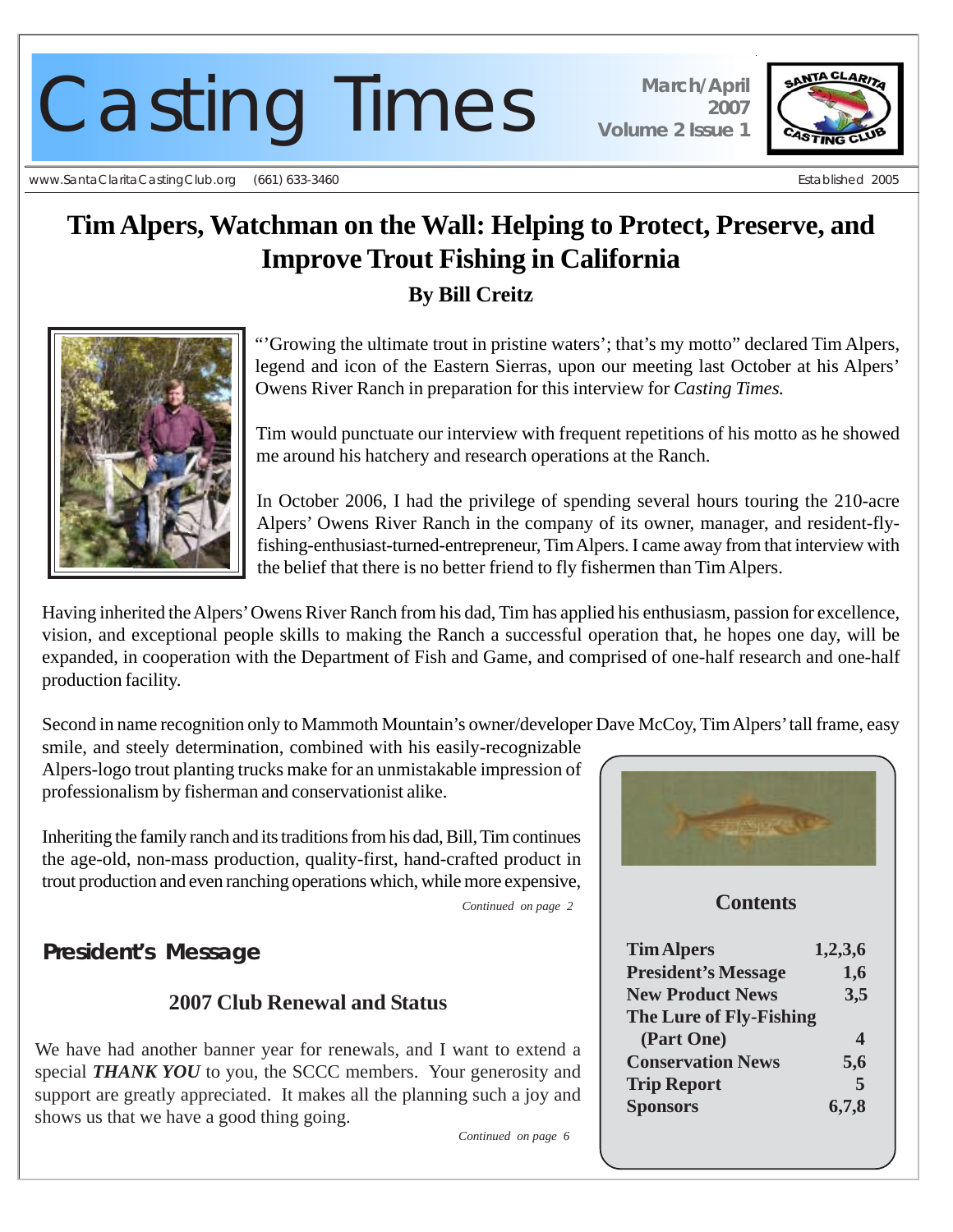

#### *. . . Tim Alpers*

results in a higher quality product. For example, Tim and staff still move fish between holding areas manually without using pumps. "Innovation for innovation's sake is not something that characterizes the Alpers operation," says Tim. To reinforce that selective approach to the business of trout management, he also reminded me that Alpers trout are still only planted in the finest waters. Perhaps that is why one writer described Tim Alpers and his fish as "…symbolic of big, beautiful fish and an example of an Eastern Sierra entrepreneur who has hooked a lot of fans over the decades."

The famous Alpers Ranch has been in the family for over one-hundred years. As German immigrants, Tim's grandparents used the ranch as their summer grazing area since 1860 when it was originally homesteaded. Tim's father, who worked for the Los Angeles Department of Water and Power (DWP), bought the Ranch from his brothers and sisters in 1952. The cabins, still without television and Internet connection, date to the era of the construction of what is known as the "Second Aqueduct" while others pre-date the pipeline construction project (the current office was built in 1920 of hand-hewn logs).

Having caught the famous Alpers trout in the headwaters of Mammoth Creek and also in Lake Crowley, I was familiar with the fighting qualities, coloration, and muscular physique of the Alpers trout we discussed. What I wasn't prepared for was the fact that they are the embodiment of Tim's philosophy of growing fish that are as wild as can be by raising them in an as-close-to-nature habitat as possible. No concrete pens for these fish.

It was with great pride that Tim pointed out the crystal clear headwaters of the Owens River where nearly-pure water, some at the almost-ideal temperature of 58 degrees, from underground springs, a few producing as much as 2,000 gallons per minute and taking years to disgorge their product, is used to raise his trout intended for planting, for research, and for table faire. When asked about the comparison with other pure waters like, say, Lake Tahoe, Tim explained that his spring-fed stream would compare favorably with even the famed Lake Tahoe waters except that the Owens has a higher phosphorous content.

Interestingly, when I asked about how and when Tim became interested in fly fishing, he said that when he was young, he had a fly rod and a basketball in his hands almost perpetually. In fact, in his earlier years, Tim was an assistant basketball coach at Tulsa University in Oklahoma and he still indulges in that "other passion" whenever possible. Equally conversant in both things trout related and basketball, Tim knows and very much admires former UCLA coach, John Wooden and, to this day, he loves the player development and recruiting aspects of basketball, as well as being a "shot doc" helping to teach shooting skills when given the chance. Not surprisingly, when asked what he would be doing if he were not raising and stocking trout, Tim responded, "I would be in elected office or maybe a basketball coach."

To any fly fisher, a few days spent on Alpers' Owens River Ranch is a dream vacation. While photographing the ranch for this article, I met Steve Ellis, co-owner of the Fisherman's Spot in Van Nuys, as well as other expectant anglers—all with that characteristic, bordering on goofy, smile on their faces that belies the fact that they are quite aware of the fact that they are hiking through trout fishing Nirvana, trout stick in hand, to discover and engage the legendary Alpers trout in its own waters and on its own terms.

Fishermen are born honest, but they get over it.

 *Ed Zern*

Along with his fish raising, smoked trout operation, and fine restaurantquality trout operations (he has provided eating-fish stock from Tasmania, Australia to the renowned Restaurant at Convict Lake since 1993), Tim Alpers is working to develop a web site detailing his operations and conservation efforts; the recent successes of his Hot Creek Hatchery Foundation; the expansion of his trout planting operations to Southern California, Oregon, Nevada, Utah, and Washington; and his efforts to raise a disease resistant strain of trout.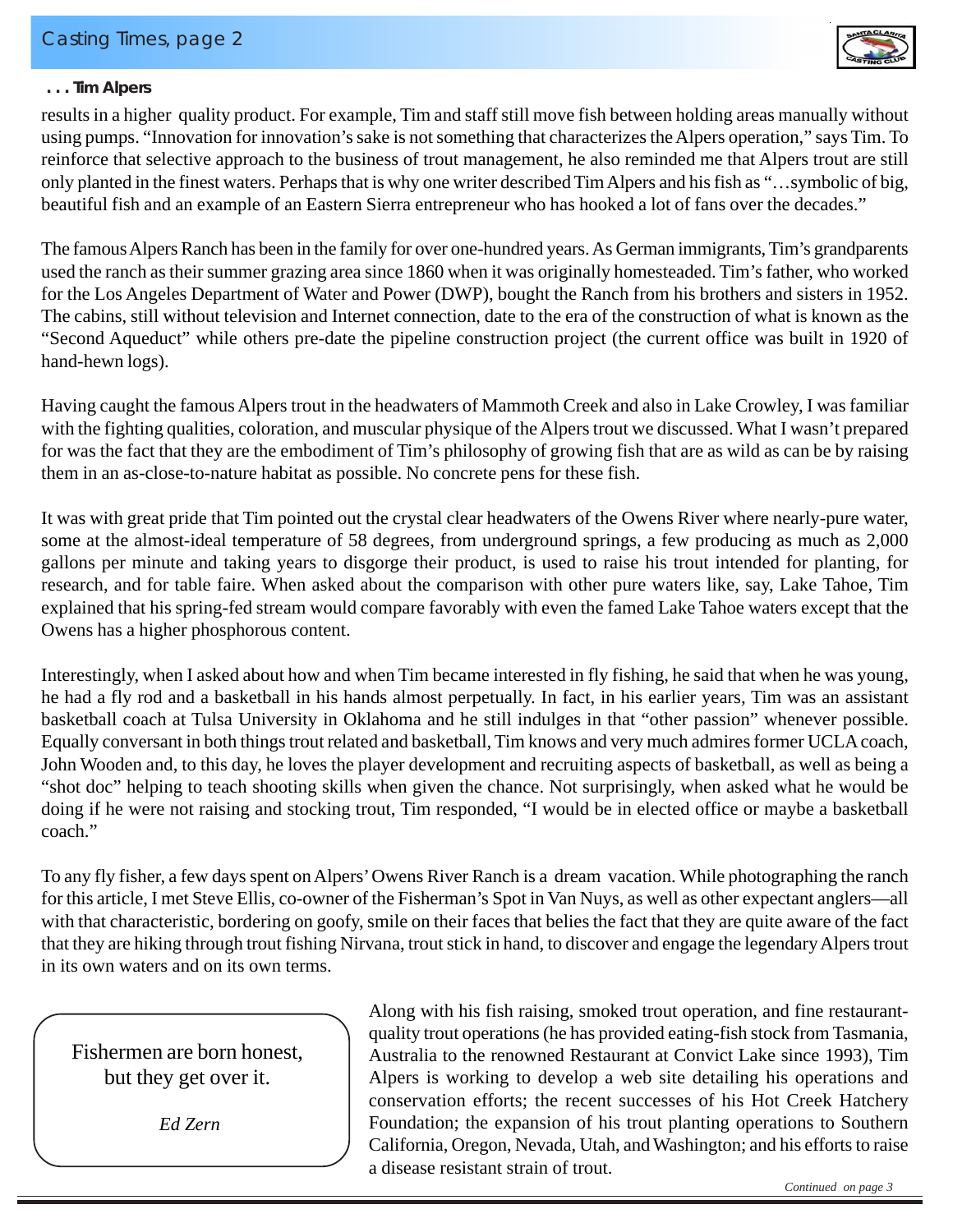

### **NEW PRODUCT NEWS by Bill Creitz**

With any sport, there are various new items and new twists on old items that we all use; it's the "stuff" of fly fishing. Spring 2007 is no exception. The following is a list of some of the most noteworthy items that you will begin to see in your local fly shop:

Waterproof fly boxes are making a big splash this season. As proof, Orvis, Flambeau, and C&F Designs are debuting three new models this year.

Orvis' Watershed box (five models priced from \$19.95 to \$39.95) is protected by a water-resistant gasket and tight locking mechanism that, together, keep water away from your flies until you're ready to do the honors. It contains closed-cell foam with individual slots to keep flies arranged in rows, and comes with several spring-loaded compartments in various sizes to enable customizing your collection. For more information check out www.orvis.com.

Flambeau offers its Blue Ribbon fly box (three sizes and nine custom configurations priced from \$19 to \$39), also with a waterproof gasket, in an attractive two-tone gray and black swing-latch design that contains rubber pads on the exterior to minimize slippage on rocks, boat decks, or the hood of you car (yeah, we've all done that). Moveable dividers; spring-loaded compartments with ripple foam; clear, durable lids; and a flip-latch system complete the design.

The M-Series fly boxes from C&F Designs (four models priced at \$39.95) offer the fly fisherman a slimmer, shorter profile designed to fit more easily into jacket and vest pockets. Boxes are waterproof; contain what is called Micro-Slit Foam; specially configured for streamers, nymphs, and dry flies; and designed to avoid squishing your favorite flies. Contact www.scientificanglers.com or call 800-430-5000 for more information.

For the fisherman who wants true aesthetics combined with functionality, the Wiley's Fly Boxes (models from \$21.95 to \$24.95) might be the thing. Made of handsome alder wood with laser-etched illustrations on the cover, these fly boxes feature a magnetic latch, double hinges, and ripple foam on one side and solid foam on the other. Visit www.wileysflies.com or call 970-278-0941 for additional information.

#### *. . . Tim Alpers*

Speaking of disease resistant trout, Tim has begun importing to California the Hofer trout, a descendant of the first Rainbow trout taken to Germany from California in exchange for their German Brown strain. The Hofer trout, raised in the Bavarian Alps, is a blend of the California Rainbow and German Brown trout raised for a century in Germany that, according to Tim, "Is an original California trout that's come home."

Working with three state fish hatcheries and two private hatcheries, Alpers' Ranch and Mt. Lassen, Tim is developing a disease resistant Rainbow referred to by his team as the "Ultimate Trout." With Ron Hedrick and Bill Cox of the University of California, Davis, the ultimate trout will be a hybrid of the Hofer trout and the Kamloops trout that will augment the Alpers' Ranch planting operations.

Breeding of a disease resistant trout for stocking seems entirely consistent with Tim and his wife, Pam's, passion for perfection in whatever they do.

Tim and Pam Alpers, in addition to managing the Ranch's hatchery and planting operations, also find time to support non-profit organizations as a way to give back something for all they have benefited from the trout fishing industry.

The newly-created Hot Creek Hatchery Foundation, Inc., a public-private partnership to benefit the Eastern Sierra trout fishing community and its residents, that the Alpers have been instrumental in establishing, has raised over \$200,000. Because of the passion of Tim Alpers and other like-minded Foundation members, they have, in a rather short time, implemented a cooperative agreement with the State for the purchase of fish food and diesel fuel, and have made infrastructure improvements to the Hot Creek Hatchery near Mammoth Lakes.

In his spare time, Tim likes to help kids—on the trout stream as well as on the basketball court. To date, Tim has either established or helped with the Mammoth Lakes Kids' Fishing Festival where 2,100 kids participated and with several kids' fishing derbies. Beginning in the summer of 2008, a kids fishing section will be established at the Alpers' Owens River Ranch for youth twelve years old and under. Fly rods and barbless hooks will be required, and the fishing will be augmented with some free casting instruction. All of these efforts are what Tim considers to be important steps that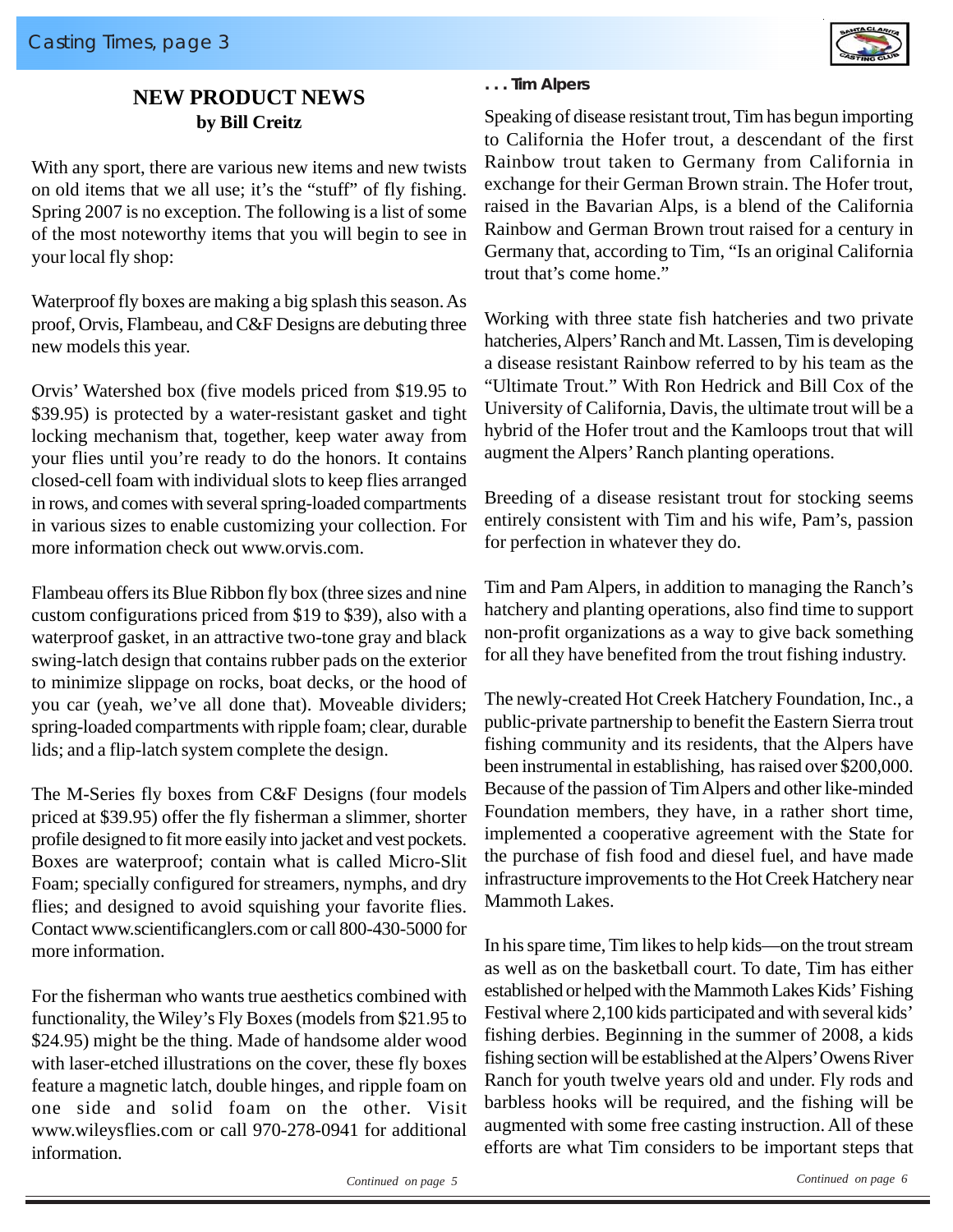

# **The Lure of Fly Fishing Part One By Bill Creitz**

It was while riding home on the train one Friday night, thumbing mindlessly through a writing style guide, that I began day dreaming about fishing Mammoth Lakes, California.

As I was busy casting—in my dreams, that is—to resourceful rainbows in Hot Creek, bashful browns in the San Joaquin River, and what my friend calls "atomic Alpers" in Lake Crowley, I began to seriously ponder the reasons I love fly fishing, especially fly fishing for trout; the result: a six-item list of what I believe attracts people to fly fishing for this most worthy opponent.

Foremost on my list is the fish itself. Simply stated, trout are aesthetically attractive, smart, often complex, and worthy adversaries. They reward the fisherman's exertions by fighting well and giving all they have in an effort to escape the hook; that, combined with their beautiful markings and coloration, elicit admiration from the fisherman like no other species can; trout vary the take in so many ways that they keep the fisherman constantly challenged to be both alert and innovative; and they exhibit just that perfect degree of unpredictability that keeps the angler scratching his head and wanting to re-read those yellowed articles he once filed under the title "When They Won't Bite."

Next, it's the traditions. Modern fly fishing dates to the time of Izaak Walton (1650s) and contains a rich oral and written history, lore, and literature that rival that of many other ageold traditions. Rod building, sport and competitive casting, leader construction, entomology, fly tying, reading the water, strategy, line management, hook sets, playing and releasing the fish; these are what comprise the traditions that so endear us to the sport. And the challenge and reward of passing the love of fly fishing to future generations is yet another appealing aspect of our sport.

Tell me, if you can, that those illustrations depicting a grandfather and his grandson carefully handling the variedtexture flies tied with great deliberation at grandpa's vice or the scene where the two generations of fly fishers are hipdeep in a rollicking mountain stream in mid-release of an exhausted rainbow don't remind you of memories long past or hopes not-soon-enough realized.

The extensive literary tradition alone is worth the price of a good bamboo rod. Classic works penned by Izaak Walton, J.C. Mottram, Sir Edward Grey, J.W. Hill and, more recently, Gary Lafontaine, John Gierach, and Vince Marinaro, transport the armchair fly fisher to waters, wilderness settings, lodges, near-mythical hatches, and near-hysterical encounters with quirky enthusiasts that can be brought to life only by authors with a seemingly inexplicable passion for the fly that we all share.

The location. Which one of us doesn't long for the cessation of winter so that we can get back to our favorite stream, secret spring creek, that glory hole that most river fishermen only dream about, or that cove where the creek mingles its offerings with that of the lake and where the weed line is home to countless midges awaiting sluicing trout.

Clear, cool spring water meandering through pine-strewn meadows; deep pools bordered by fish-laden undercut banks; tumultuous tailwaters and tailouts; jade green coves mirroring cloudless azure skies; brush-lined streams punctuated by glaciated boulders; and rivers swelled to nearcapacity by melting snow from high mountain passes; all these are what make trout fishing so alluring. Often, the surroundings are so remarkable, distracting even, that you count it a good day of fishing when, in fact, you caught nothing larger than an over-zealous fingerling.

Trout prefer cool and clean. Don't ask me why; they just do. Well, cool and clean often accompanies clear and calm. That's what we trout fishermen like: clear water and blue skies; calm days and productive waters; a backdrop of sentinel-like trees against which robust rivers, streams, and creeks cavort on their way to the sea; and a respectfully preserved environment whose beauty is both cultivated and appreciated. Trout thrive in such locales; so do people.

*Part Two in the next issue of Casting Times*

If you absolutely have to go fishing with only two flies, they should be an Adams and a Hare's Ear Soft Hackle.

*John Gierach*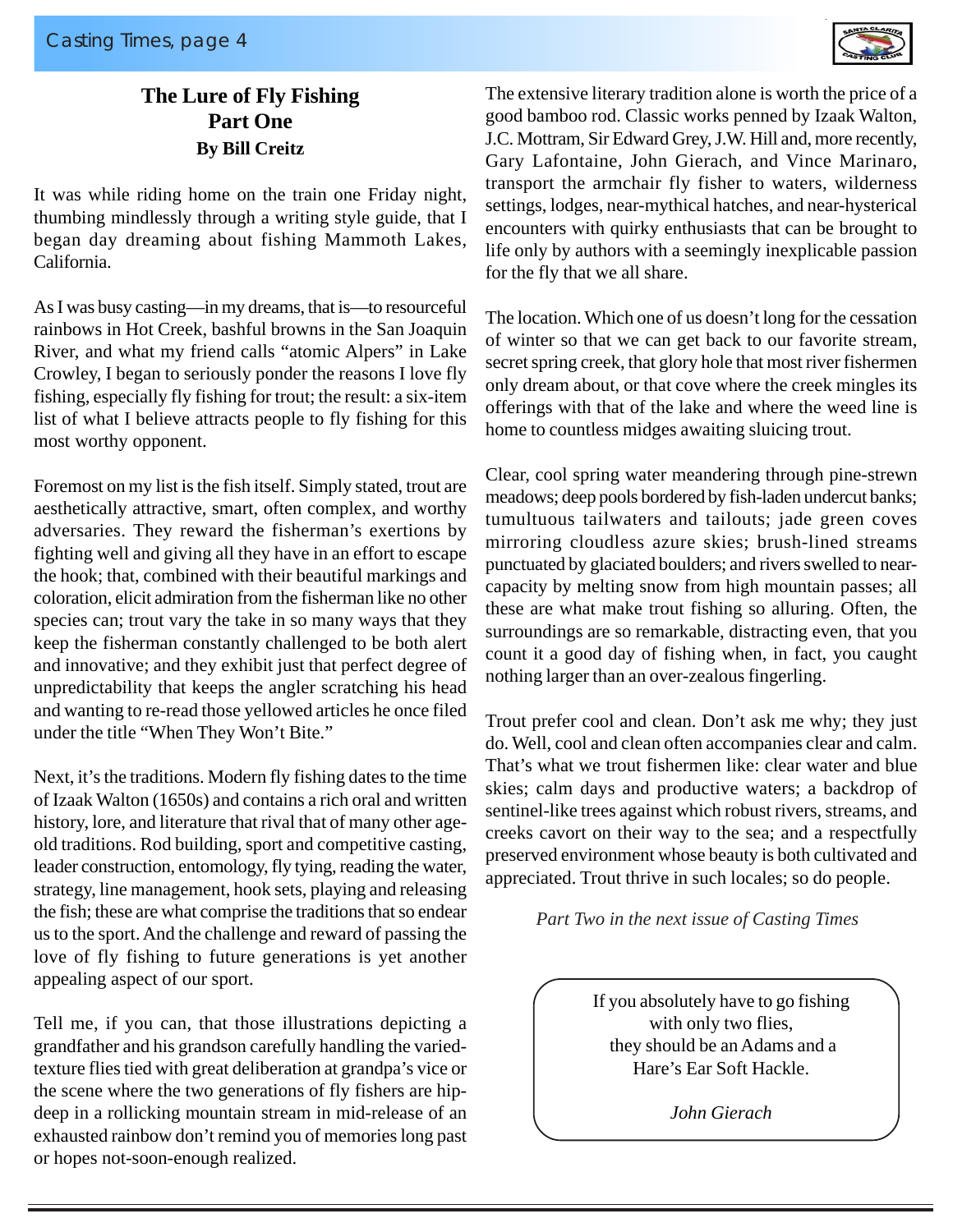

#### *. . . New Product News*

Infrared thermometer. I thought that I had seen about every nifty fly fishing gadget until I came across this. Designed by William Joseph, this mercury-free thermometer uses the latest point-and-shoot laser technology to give the angler accurate water temperature readings in seconds. It changes from Fahrenheit to Celsius easily, and conveniently fits in your vest pocket, waders pouch, or on a lanyard. This is just too cool. Check out your local fly shop or Google "William Joseph Infrared Thermometer" for more information.

# **Conservation News and Updates: Piru Creek**

Friends of the River's Jim Bloomquist informs us that the February 14 meeting with the Department of Water Resources (DWR), the U.S. Fish and Wildlife Service, and those of us who are interested in maintaining Piru Creek as a year-round cold-water trout fishery did not go as planned.

It seems that both the DWR and U.S. Fish and Wildlife Service are not open to any mitigation alternatives to de-watering the creek during the summer months, thus destroying the wild trout fishery between Piru Creek and Pyramid Lake.

It became apparent that the public meeting was held reluctantly by the DWR in response to requests from elected officials Assemblywoman Audra Strickland, State Senator George Runner, and Congressman Buck McKeon. We need to express our thanks to each of the elected officials for their concern and efforts to resolve this impasse in an equitable manner.

At this point in the process, it looks like interested casting clubs, environmental groups, recreational enthusiasts, and concerned citizens can take the following actions:

1. Request the State Water Resource Control Board to require that DWR maintain the Piru Creek trout fishery as mitigation for the original construction of Pyramid Dam. The Water Resource Control Board is a powerful agency that can, if motivated, use its influence to help recreational users of Piru Creek maintain the trout fishery.

2. Initiate a lawsuit against the DWR if it significantly reduces or eliminates the water flow in violation of Section

# **Trip Report - March 24th, 2007 West Fork of the San Gabriel River**

Upon passing through the gate to the West Fork of the San Gabriel River, we could see a well flowing stream and no one on it. But, concern quickly rose after the first bridge where Bear Creek meets the



West Fork, because we saw how little water was flowing from Cogswell Reservoir. We continued to the second bridge where special regulation waters are set aside for fly fishers. The flow did not improve.

After parking approximately half a mile below the reservoir, we walked only several feet to the stream. Moss covered the stream bottom fluttering in the current. At times



the movement of the moss caught the sun's rays to appeared as fish lined up like cordwood.

It did not take long to find the real McCoys. Mike was the first to report a hookup. He

and Rudy nearly lost their first catches as the 2-inchers flew through the air on the back cast. Both anglers quickly adjusted the pressure needed to set the hook.

There were dozens of strikes and in all 10 fish were landed between Mike Smith, Chris Holms, Dennis Malone (SCCC guest), and Rudy Brown. The rainbows were 6-7 inches in length and wild.

The water temperature ranged between 55-56 degrees. Hendrickson and Hump's Pheasant Tails were of no interest to the West Forkers. The action was on the surface using Royal Wulffs, Blue-Wing Olives, and ants in sizes 16-18. $\blacksquare$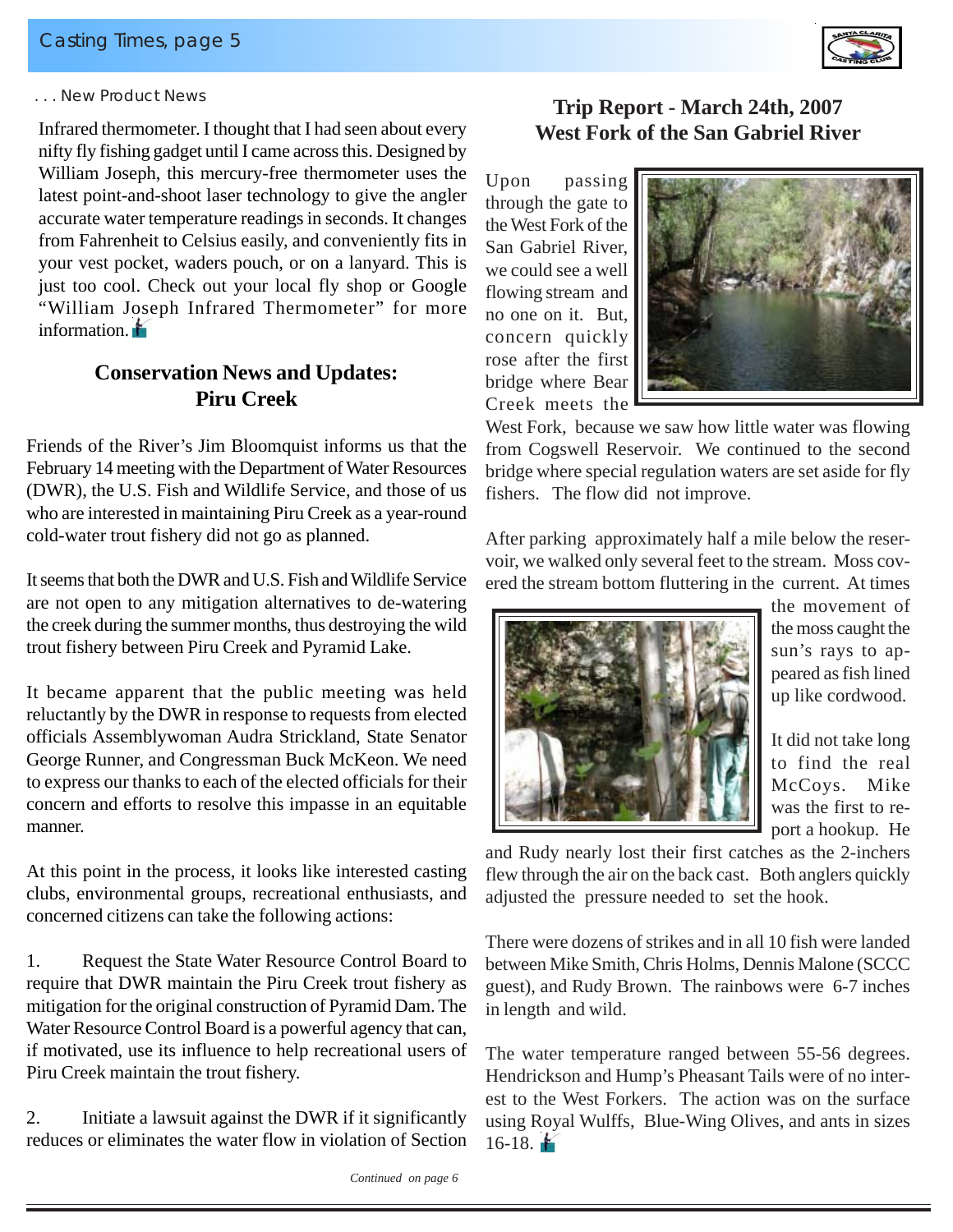

#### *. . . Conservation News*

5937 of the California Fish and Game Code. The code requires that the dam operator maintain sufficient water for fish below a dam to ensure their good condition. Typically, these lawsuits are expensive with no guarantee of victory.

3. Continue to ask for the help of our elected officials in pressuring the Department of Water Resources to maintain the Piru Creek trout fishery as promised when the Pyramid Dam was constructed. Maintenance of the fishery was clearly a required mitigation measure that was agreed to by all parties at the time.

If you are interested in helping the Santa Clarita Casting Club speak up for the Piru Creek, please attend one of our monthly meetings (the third Wednesday of each month) to learn more about what we are doing as a club or send letters to any of the following legislators urging them to oppose DWR's dewatering plan: Senators Sheila Kuehl, Richard Alarcon, Jack Scott, Tom McClintock, and Alan Lowenthal; and Assembly members Keith Richman, Lloyd Levine, Fran Pavley, Cindy Montanez, Dario Frommer, Carol Liu, and Pedro Nava (their addresses can be found on the web).

#### *. . . The President's Message*

The membership summary is as follows:

- 20 members in the family program (6 families)
- 22 individual members
- 4 honorary members
- 46 Total members

We've come quite a ways since our humble beginning in September 2004, when five Santa Clarita Valley residents and fly fishing enthusiasts met to form a club. You are all part of a great beginning and an even greater vision for the future of fly fishers living in and around the Santa Clarita Valley, so keep sharing the information about our club, and we will continue to grow each year—can a hundred-member club and our own clubhouse be right around the corner? Stay tuned.

#### *. . . Tim Alpers*

must be taken to help ensure quality trout fishing in the Eastern Sierras for future generations.

And if being the gold standard by which all trout hatchery, stocking and restaurant-quality fish operations are compared weren't enough, Tim Alpers and his namesake fish have "wormed" their way into the movie industry with both a commercial being filmed at the Ranch and a new movie tentatively titled "Disturbia" due out in 2007 or 2008 featuring the Alpers trout.

# *Several Sponsors*



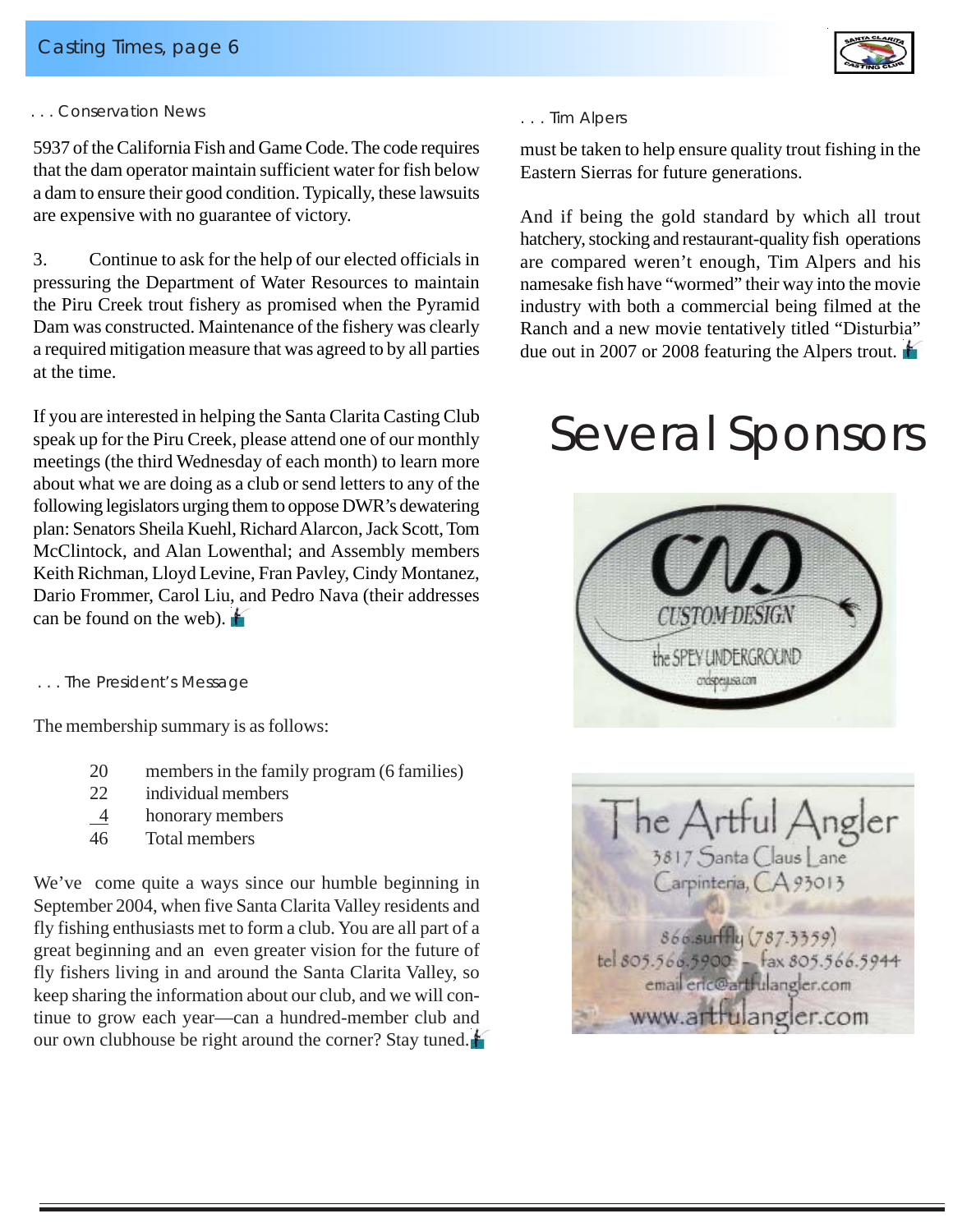





When Tim Rajeff created the ECHO fly rod company he set out to give people more for their money. One look at an ECHO rod and you will be impressed, one cast with an ECHO rod and you will be convinced.

Airflo announces their new ridgeline fly line, the only fly line that uses ridges to reduce friction in the guides.

ECHO & Airflo info available @ www.rajeffsports.com or 866-347-4359.



R. L. Winston Rod Company

500 SOUTH MAIN STREET, P.O. BOX 411 TWIN BRIDGES, MONTANA 59754 TELEPHONE (406) 684-5674 FACSIMILE (406) 684-5533

Internet: www.winstonrods.com email: info@winstonrods.com